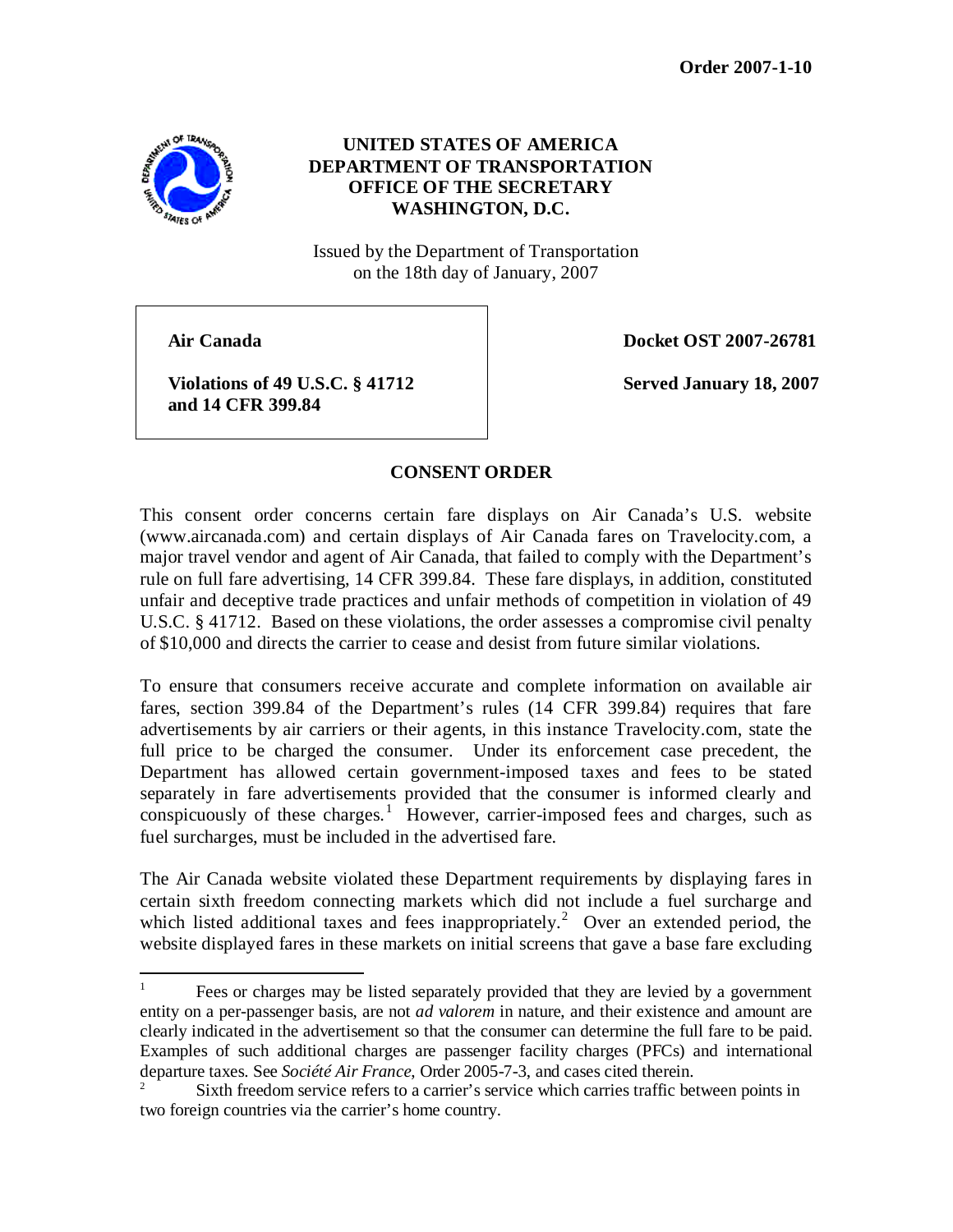the carrier's fuel surcharge and then, as a separate figure, gave the total amount of surcharges and taxes but gave no breakdown of the composition of these additional charges. In subsequent screens, after a consumer selected an itinerary and flights, the website gave complete information regarding taxes and fees but only in the context of a final booking summary.

These discrepancies on the Air Canada site were discovered in the course of a broader investigation of a flexible date search feature on Travelocity.com, a prominent Internet vendor of travel services. The Department discussed this investigation fully in Order 2006-10-4 and we refer to that order for a more complete description of the Travelocity.com search feature at issue and the enforcement action taken against the vendor with respect to this feature. Air Canada, through its agency relationship with Travelocity.com, was jointly responsible for the defective displays on the latter's site.

In mitigation, Air Canada points out that its U.S.-Canada services at all time were held out in a manner consistent with U.S. regulations. Air Canada notes that the incorrect holding out of so-called "sixth freedom" services was entirely inadvertent and that the fares at issue were not offered on a through, single flight number basis, but were connecting flights built automatically by Air Canada's internal system. Air Canada states that it corrected the system flaw as soon as it was brought to its attention. Air Canada further states that the sixth freedom services at issue represent a *de minimis* proportion of its traffic, and that no consumer complaints were received in response to these displays. Indeed, Air Canada notes that its website is highly transparent in its fare displays and gives air travelers unusually detailed information about their travel options. The carrier also points out that it promptly removed its fares from the Travelocity.com search feature at issue here after being contacted by the Enforcement Office regarding its concerns with the site.

We acknowledge the full cooperation of Air Canada in our investigation, its prompt corrective action, and the fact that the defective fare displays were limited to a small percentage of the carrier's U.S. sales. However, we believe that enforcement action is warranted in view of the duration and wide dissemination of these deficient fare quotations. Air Canada, for its part, in order to avoid litigation and without admitting or denying the alleged violations, agrees (1) to the issuance of this order to cease and desist from future violations of 49 U.S.C. § 41712 and 14 CFR 399.84, including failing to monitor the display of its fares on the websites of its sales agents to ensure that these sites, as much as the Air Canada home site, comply with section 399.84, and (2) to an assessment of \$10,000 in compromise of potential civil penalties of which one-half will be payable according to the payment schedule described below and the other half will be forgiven if there are no violations of this order over the next year. Air Canada is advised that it will continue to be held accountable in the future for advertisements of its fares appearing on the websites of its agents. The compromise civil penalty assessment, reflecting the technical defects in the Air Canada home website, is appropriate in view of the nature and extent of the violations in question and serves the public interest. This settlement, moreover, represents a deterrent to future noncompliance with the Department's advertising regulations and section 41712 by Air Canada, as well as by other sellers of air transportation.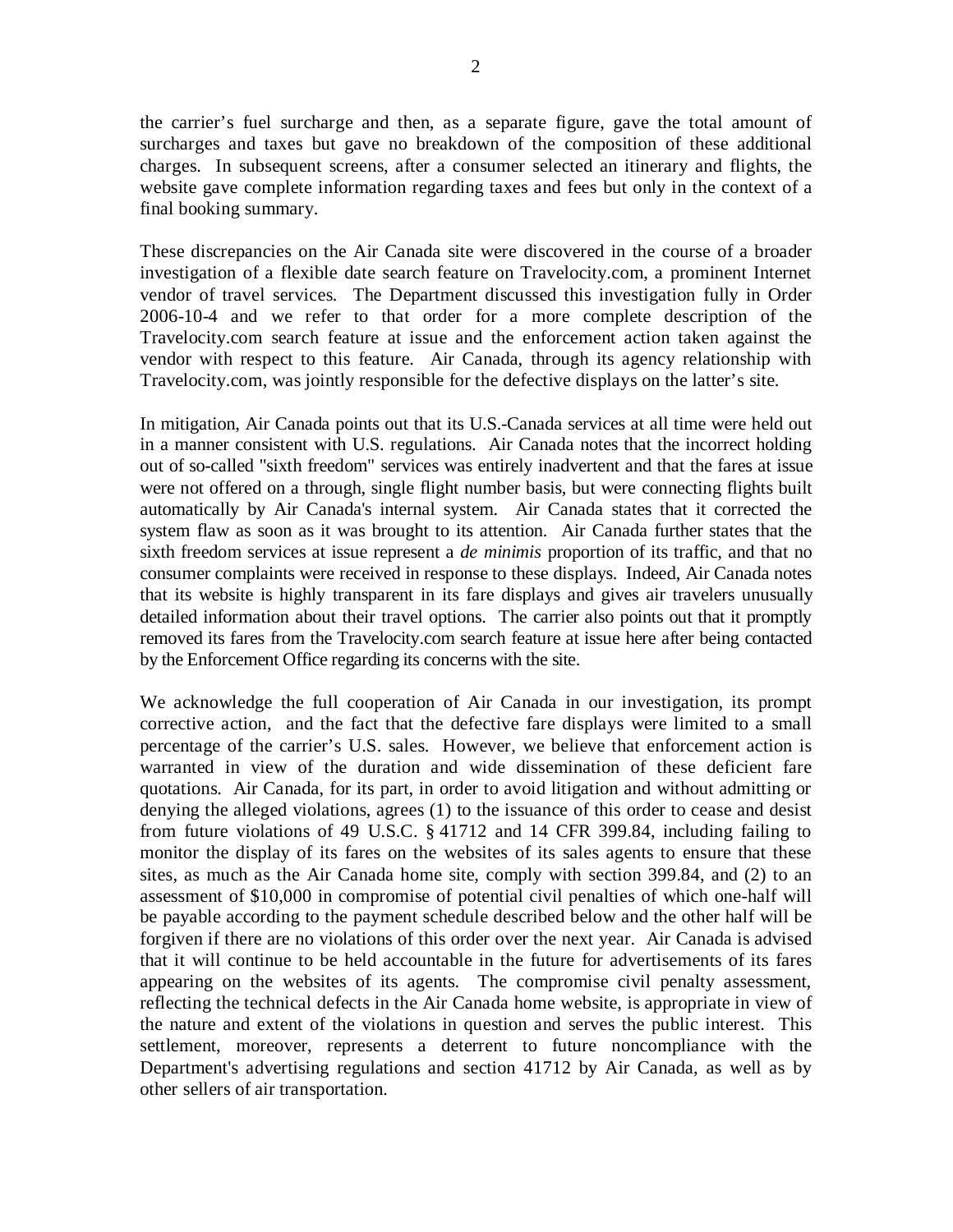This order is issued under the authority contained in 49 CFR 1.57a and 14 CFR 385.15.

## ACCORDINGLY,

1. Based on the above discussion, we approve this settlement and the provisions of this order as being in the public interest;

2. We find that Air Canada violated 14 CFR 399.84 by advertising certain sixth freedom fares on its Internet site without proper disclosure of additional fees and taxes, and by failing to include a separate fuel surcharge in certain fares displayed on its website, as described above;

3. We find that Air Canada violated 14 CFR 399.84 by allowing non-compliant displays of Air Canada fares to be displayed by its agent Travelocity on the Travelocity.com Flexible Fare Finder search path over an extended period, as described above;

4. We find that by engaging in the conduct described in paragraphs 2 and 3, above, Air Canada has engaged in unfair and deceptive trade practices and unfair methods of competition in violation of 49 U.S.C. § 41712;

5. Air Canada, its successors, affiliates, and assigns, are ordered to cease and desist from further violations of 14 CFR 399.84 and 49 U.S.C. § 41712;

6. Air Canada is assessed \$10,000 in a compromise of civil penalties that might otherwise be assessed for the violations described in ordering paragraph 2, and, to the extent that it relates to ordering paragraph 2, ordering paragraph 4. Of this total penalty amount, \$5,000 shall be due and payable within 30 days of the issuance of this order. The remaining \$5,000 shall be suspended for one year following issuance of this order, and then forgiven, unless Air Canada violates this order's cease and desist provision within that one-year period, or fails to comply with the order's payment provisions, in which case, the entire unpaid portion of the \$10,000 penalty shall become due and payable immediately, and the company may be subject to further enforcement action; and

7. Payment shall be made by wire transfer through the Federal Reserve Communications System, commonly known as "Fed Wire," to the account of the U.S. Treasury. The wire transfer shall be executed in accordance with the instructions contained in the Attachment to this order. Failure to pay the penalty as ordered shall also subject Air Canada to an assessment of interest, penalty, and collection charges under the Debt Collection Act, and possible enforcement action for failure to comply with this order.

This order will become a final order of the Department 10 days after its service date unless a timely petition for review is filed or the Department takes review on its own motion.